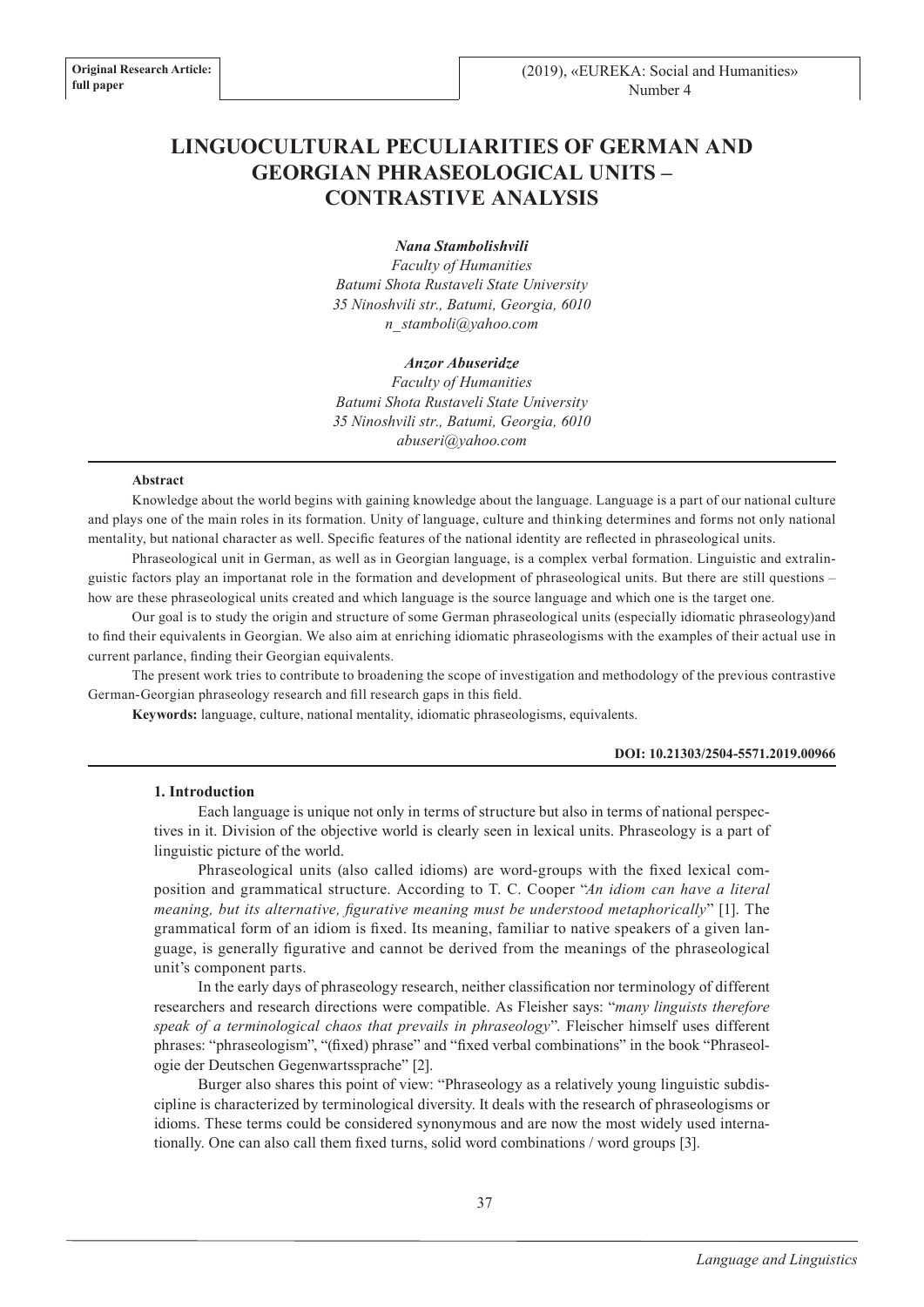Römer distinguishes the term "idiomatic phraseologisms". According to him *"idiomatic phraseologisms are phrases in which the overall meaning can not be deduced directly from the meaning of the individual elements"* [4].

Busch prefers the term "phraseologism". He defines phraseologism in this way: *"Phraseologism as a syntagmatic union is a combination of two or more words that is used in the speech community much like a lexeme as a fixed connection with its own fixed meaning"* [5].

We believe, that phraseologism is a neutral term for all the above mentioned terms – "*All idioms belong to phraseologisms, but not all phraseologisms are idioms*" [6].

Phraseological unit (idiom) is the most colourful part of the vocabulary which represents nation's peculiar vision of the world. It reflects nation's history, customs and traditions. Phraseology as a segment of the linguistic picture of the world is the result of material and spiritual culture of the nation, demonstrating peculiarities of the religious system, historical processes, folklore traditions, geographical, climatic and natural aspects, ethical and moral norms of the nation [7].

The phraseological component of the language, not only reproduces the elements and features of cultural and national outlook, but also forms them. Every idiom, containing a cultural connotation, contributes to the whole mosaic picture of the national culture.

In this work we aim at conducting a contrastive analysis of German and Georgian phraseological units and seeing similarities and differences between them. Contrastive-historical and contrastive-comparative methods enable us to find similarities and differences between phraseologisms of two different langauages. In the practical part, an attempt is made to trace the development of idiomatic phraseologisms in both German and Georgian and find equivalence relationships between languages.

# **2. Methodology**

In this work we analyze phraseologisms, using the following criteria: In our article we referred to the works by H. Burger, A. Busch and O. Stenscheke, W. Fleischer, V. Vinogradov, Römers and Georgian researcher A. Takaishvili.

In order to check, whether the selected phraseologisms were included in dictionaries, we used:" Dudenverlag "Phrases Dictionary of German Idiomatics", "Sakhoia Tedo" Kartuli Khatovani sitqva tkmani", "German-Georgian Phraseological Dictionary" and "German-Russian Phraseological Dictionary".

Methods, used by us in the following article, are: *inductive* and *deductive* methods. We also used the comparative method to find similarities and differences between the source language and the target language.

# **3. Research results**

# **3. 1. Free Word Groups and Phraseological Units**

Words usually do not exist in isolation, but are related to each other. They form free syntactic connections. Each free syntactic phrase is a grammatically decomposable union of two or more words; Syntactic word connections can be analyzed from semantic point of view. Each component of free syntactic phrase is independent and has its own meaning. Free word connections may become rigid in their use and form, lose their real significance, and, as a result of a reinterpretation, become standing phrases; e. g. *einen Faden, ein Band um den Finger wickeln* (lit.wrap a thread, a ribbon around the finger) is used as a free word connection. But *j-n um den Finger wickeln* (lit. to wrap someone around the finger)is already due to the reinterpretation of a standing word connection and means: '*to guide someone'*, 'lying.'

*…Dieser Deutsche, er glaubt, er braucht nur hierherzukommen, und schon wird er alle Leute um den Finger wickleln. Ach, wie eingebildet und albern er ist.(B. Kellermann). (This German, he thinks he just needs to come here, and he'll wrap all the people around the finger, Oh, how conceited and silly he is).*

As for characteristic features of phraseological units, following characteristics are named by Fleischer [2].Their special character as *solid* verbal connections results from their (semantic)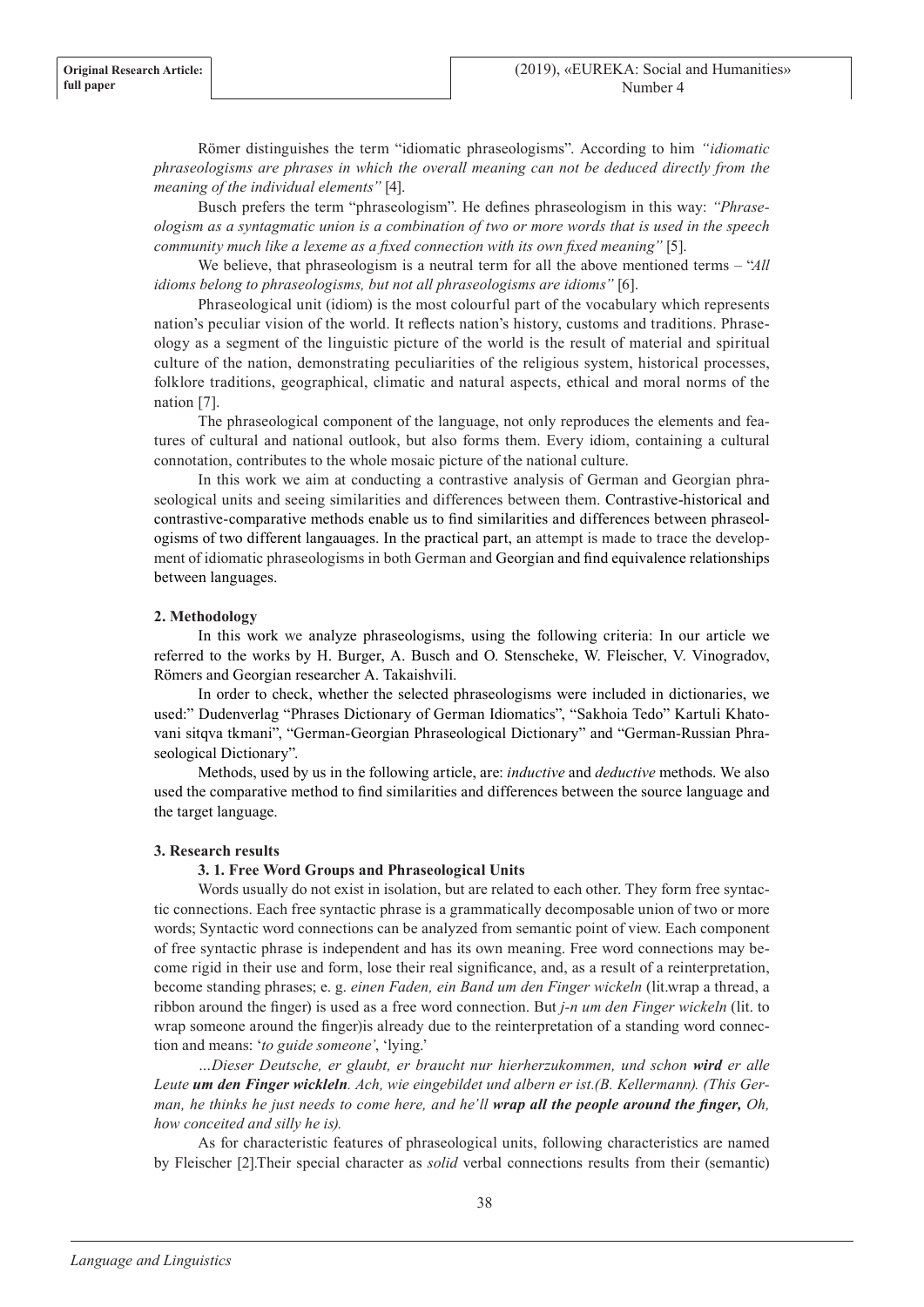*idiomaticity* and their (semantic-syntactic) *stability*. Related to this is their storage (lexicalization) as a lexical unit, which is *reproduced* in the text design.

Burger (1998) highlights polylexity, strength, and idiomaticity and Nunberg, Sag, and Wassov (1994) emphasize *"conventionality, infexibility, figuration, proverbiality and affect"* [3].

From the grammatical point of view, phraseologisms are phrases that are familiar to the speakers of certain languages and represent standard uses (conventionality). Like words, they are fixed components of the lexicon and have grammatical features of polylexity and lexicalization. *"A larger group also carries the feature the meta-communicativity*" [4]. Phraseologisms in the narrower sense are often pictorial and have evaluative character. Thus they are found in oral speech.

So, phraseological units are characterized by *reproducibility, stability, lexicality*, and *idiomaticity*.Reproducibility is seen as a special ability to be a stable, historically fixed language. *"die Phraseologismen werden nicht mehr nach einem syntaktischen Strukturmodell in der Äußerung produziert, sondern als fertige lexikalische Einheiten reproduziert"* (phraseologisms are no longer produced, according to a syntactic structure model in the utterance, but are reproduced as readymade lexical units) [2].

Thus, phraseological units can be defined as stable word groups with a specialized meaning of the whole. The following features can be singled out from *Stability*.The usage of a phraseological unit is not subject to free variations, and the grammatical structure of phraseological units is also stable to a certain extent, e. g. *etwas (jemanden) in der Hand halten/haben* (to hold something (someone) in the hand). The term is in its proper meaning a free syntactic phrase, e. g. ein Buch in der Hand halten (holding a book in the hand). Used figuratively, it becomes a standing phrase: *jemanden in der Hand halten*= (**lit**.hold someone in your hand) =figurative meaning: "jemanden in der Gewalt haben" (to have someone in the power).

…*Er hielt ihn in der Hand, er konnte ihn vernichten (H.Mann). (He held it in his hand, he could destroy it).*

Stability makes phraseological units more similar to words, rather than free word combinations.

*Idiomaticity*. The meaning of the whole is not deducible from the sum of the meanings of the parts, e. g. "*jemandem den Kopf waschen*" = (lit.washing someone's head) means "not to wash someone's head", but *' jemanden tadeln'* (to blame somebody). Idiomaticity is the semantic reinterpretation of individual components or of the whole phraseologism. Individual components give up their free meaning in favor of a new meaning.

Idiomaticity is also a relative feature, because it is depended on context and prior knowledge (especially if unique components occur, i. e. words that no longer have free meaning in today's language), e. g "*Kohldampf schieben*" (Be hungry), *" jemanden ins Bockshorn jagen"* (scare someone).On the other hand, it is gradually gradable, so there exist:

– *Fullidiomatische Phraseologismen* (expression as a whole is reinterpreted), *"bei jmdm*. *Einen Stein im Brett haben*"= (**lit**.Have a stone in the board)= figurative meaning: jemandem sympathisch sein(be sympathetic to someone). *Die Engel singen hören*= (**lit**.the angels are singing)= figurative meaning: starke Schmerzen empfinden (feel strong pain).

– *Teilidiomatische Phraseologismen* (only individual components are reinterpreted (phrase bound), others retain their literal meaning, e. g. "*blind Passenger*"= (**lit**. Blind passenger)= figurative meaning: Fahrgast ohne Fahrkarte (Passenger without a ticket); *einen Streit vom Zaun brechen*= (**lit**. to break the dispute from the fence)= figurative meaning:einen Streit beginnen(to start a fight).

– *Non-idiomatische Phraseologismen*or collocations (the components are not reinterpreted). *Beitrag leisten* – beitragen (to contribute). *Entscheidung treffen* – entscheiden (to make decision).

In the semantic sense, a combination of words is idiomatic, when there is a difference between figurative (phraseological) and literal (free) meanings. The greater the difference between these two meanings, the greater is the idiomaticity of the phraseologism. Motivation, as an antithesis to semantic idiomaticity, means that the meaning of a phraseologism can be understood from the free meaning of the word combination or from the meanings of the components. *"The greater the motivation, the smaller the idiomaticity and vice versa"* [8].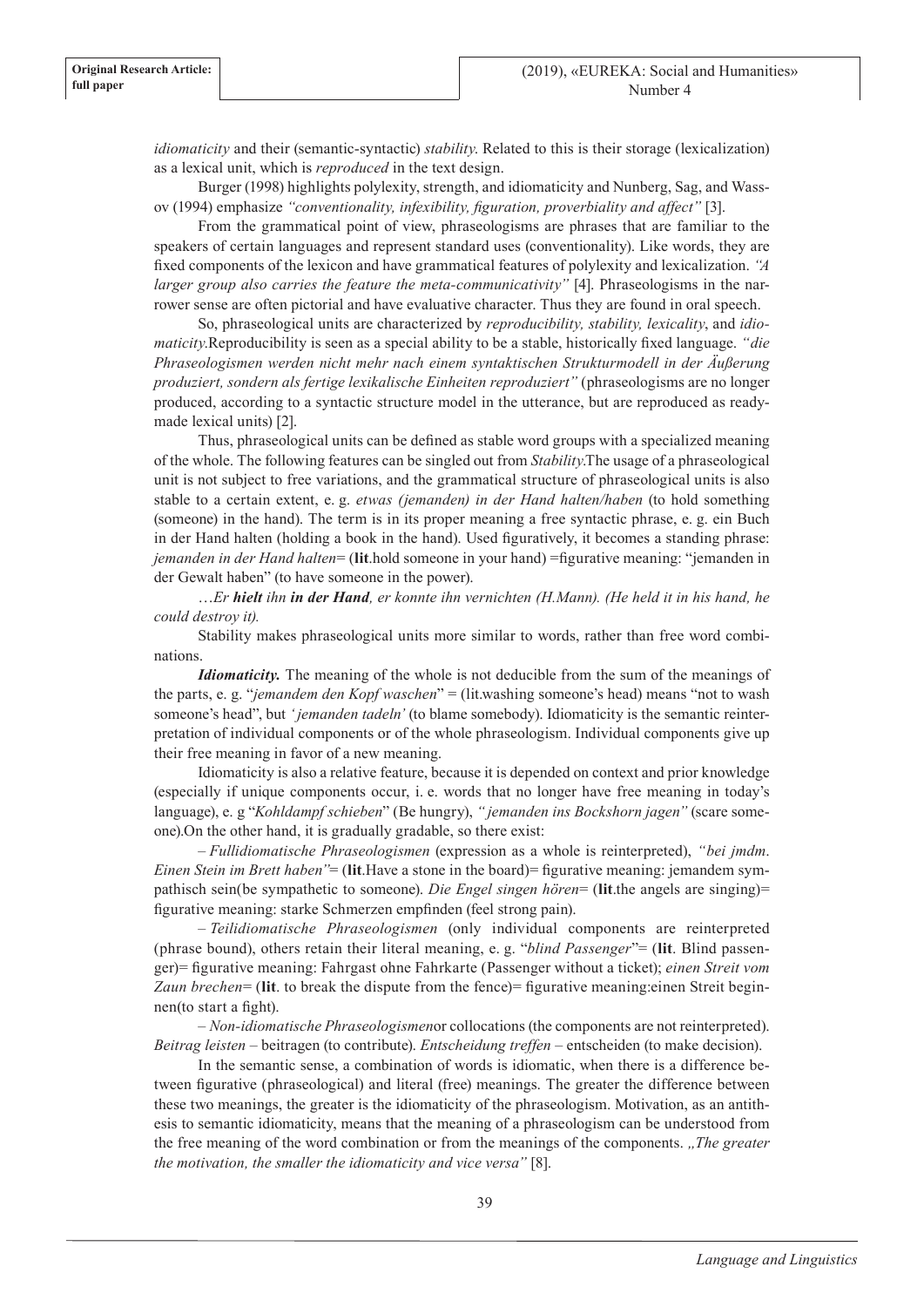In addition to the above-mentioned features of idiomatic phraseologisms, there is another important feature: That's **expressivity** *"Not a linguistic sign is expressive, but its use in a particular interaction situation"* [9]. Burger also mentions "expressivity" as one of the main features of phraseologisms but uses another term "connotative surplus value" for it: *"Phraseologisms have a connotative advantage over simple words or non-phraseological equivalents. Some of these are latent features that only become effective in certain contexts"* [8].

It is a fact, that idiomatic phraseology is more expressive than free syntagmas. For example, idioms with the soma-center in German and Georgian languages prove that many somatic phraseological units are very expressive and impressive. Besides, somatic phraseologisms are more or less universal in meaning and have equivalents in other language. Here are examples of expressive and figurative somatic phraseology that have the same or nearly the same structural-semantic matching.

…*den Fuss ins Grab setzen* – geo. სანამ სამარეში ჩავალ *sanam samareši chaval,* სანამ სული მიდგას *sanam suli midgas*; (lit. Until I go into the grave);

*"Bis ich den Fuss ins Grab setzte, weißt du, werde ich mich mit Freuden an die Sommerwochen erinnern" (Th. Mann-Buddenbrooks) (Until I set foot in the grave, you know, I'll be happy to remember the summer weeks).*

# **3. 2. Classification of Phraseological Units**

Phraseological units can be classified, according to the ways they are formed, according to the degree of the motivation of their meaning, according to their structure and according to their part-of-speech meaning.

In German Linguistics, Burger and Fleischer made the classification of phraseologisms. Fleischer made the semantic-structural classification. Burger classified phraseological units syntactically. Busch and Stenschke's classification was based on Burger's (2003) classification. They singled out ten basic classes in phraseologisms [5].

V. V. Vinogradov, a founder of the Russian phraseology tradition, worked out phraseology as a branch of linguistics. V. Vinogradov worked out a special classification of the fixed phrases of the Russian language.

V. Vinogradov distinguished three types of phraseological units: *phraseological fusions*, *phraseological unities, phraseological collocations/combinations* [10]. This classification is based on the semantic principle and therefore can be called "semantic classification". We can apply this classification to phraseological units of German language:

1**. Phraseologische Zusammnebildungen (phraseological fusions).** Phraseological fusions are completely non-motivated word-groups, e. g. ger. *einen Affen fressen*(an jm.)= (**lit**. eat a monkey to someone =figurative meaning: to love someone very much,or a synonym *einen Narren gefressen haben* (an jm. an etwas)= (**lit**. have eaten a fool to someone or to something= figurative meaning: to be in love with someone).

*Ja, der Minister hatte sogar einen Narren an dem Harteisen gefressen (H. Fallada). (Yes, the minister had even eaten a fool on the Harteisen)*

2. **Phraseologische Einheiten (Phraseological unities).**This group includes German phraseologisms that are clearly motivated. Semantically, they are indecomposable and, like phraseological fusions, can be considered as equivalents of words.Their overall meaning is derived from the meanings of the components.So the meaning of the whole can be explained and motivated by the meanings of the components: *Stroh im Kopf haben*= (**lit.**To have straw in one's head= figurative meaning: to be stupid); *grosse Augen machen*= (**lit**.to make big eyes= figurative meaning:be amazed; *auf die Beine kommen***= (lit.**To get on one's feet = figurative meaning: to recover).

*Sie (Frau Beate) will mir helfen, wieder auf die Beine zu kommen, die gute Seele, "dachte er" (Kellermann-Totentanz). (She (Mrs. Beate) wants to help me get back on my feet, the good soul, "he thought").*

3. **Phraseologische Verbindungen (phraseological collocations/combinations).** In contrast to the first two groups of phraseologisms, these phraseologisms are characterized by a partial reinterpretation and complete motivation; they are usually verbal connections, in which only the verb is used metaphorically. The nominal part usually retains its real meaning, e. g. *zum Ausdruck*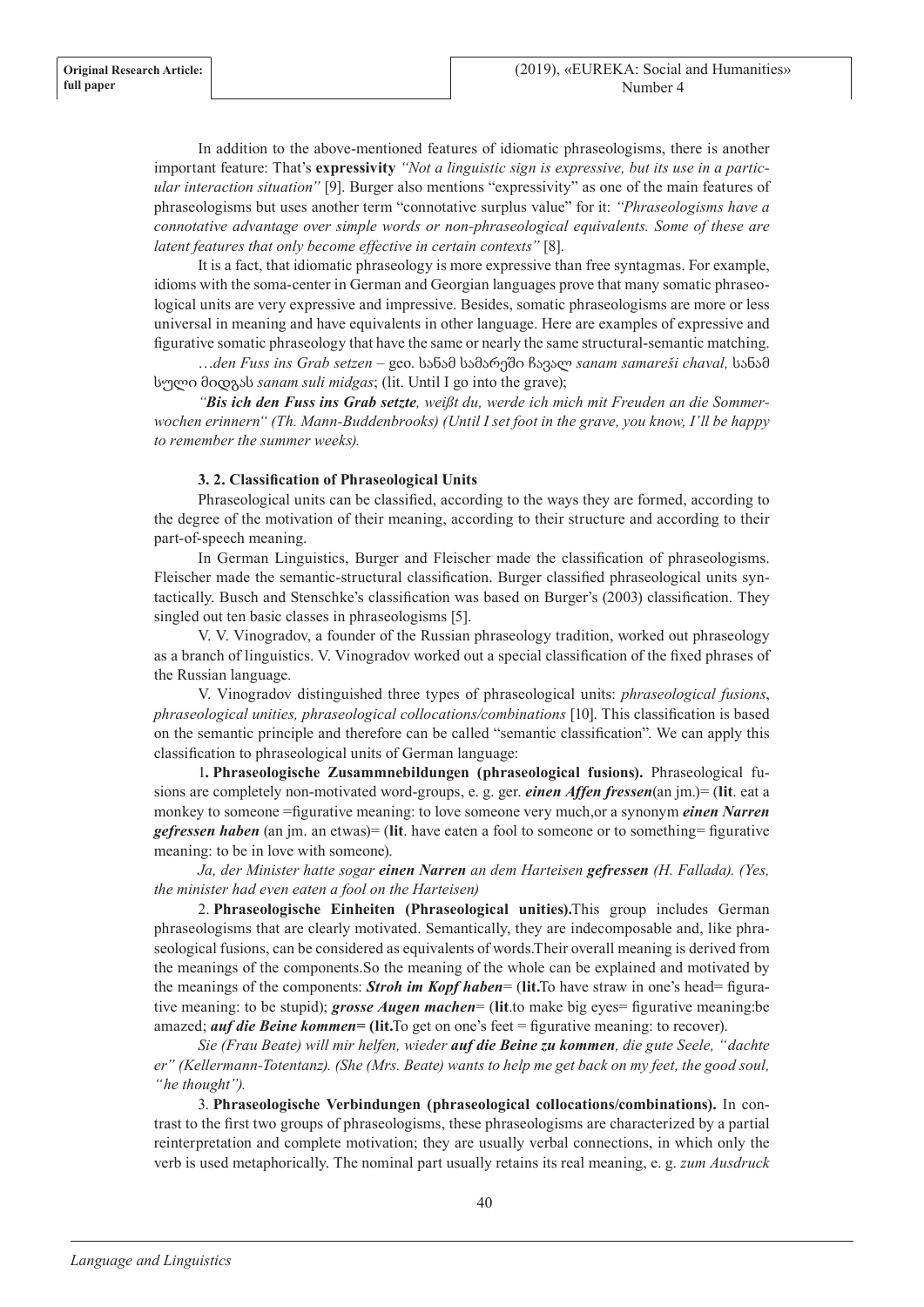*bringen* (to express). In this word combination the verb *bringen*(to bring) is metaphorically reinterpreted, the noun *Ausdruck* (expression) retains its real meaning, but the whole thing means *ausdrücken*(to express). Other examples of phraseological combinations are: *nicht in die Frage kommen*: 'nicht wichtig sein' (do not get into the question – 'be of no importance'), *in Gefahr schweben*'in Gefahr sein' (floating in danger 'being in danger').

…*Für Emanuel kam das nicht in Frage, er musste sich nur den Tagesstempel holen. (R. Braune). (For Emanuel that was out of the question, he just had to get the day stamp).…Was zuerst die Gafahr anlangt, in die Sie mich bringen, so habe ich mein Lebtag, seit ich im Beruf stehe, in Gefahr geschwebt (H. Fallada). (As for the danger to which you bring me first, I have endangered my life ever since I was at work).*

Initially, Vinogradov considered only phraseological fusions as idioms, because phraseological unities are clearly motivated. In our opinion, figurations can not be regarded as distinctions of phraseological fusions and phraseological unities, because fusions were once figurative figments. The Georgian linguist A. Takaishvili emphasizes that it is possible to unite phraseological fusions and phraseology units: *"It is a legitimate requirement to unite these two types of phraseology and call it idiom"* [11].

# **4. Discussion**

Each language is unique not only in terms of structure but also in terms of national perspectives in it. The division of the objective world is clearly seen in lexical units, especially in phraseology. Phraseological units are the part of the linguistic picture of the world. They not only describe the world, but interpret it, evaluate and express a subjective attitude towards it. This is the peculiarity, which differentiates idioms and metaphors from other nominative units.

Phraseological units are stable word-groups with partially or fully figurative meanings. Where does the phraseologism *'ins Gras beißen'* originate from?

German phraseological unit *ins Gras beißen* is used with a reference to soldiers who lose their lives in the battle. In English there is a idiom *"to bite the dust"*, which means *biting into the dust***.** (lit. in den Staub beißen). The idea that dying warriors bite the earth has been documented since antiquity, as in the Iliad and in the Aeneid.

The phrase *biting the grass* occurs in German in the 17th century in the sense of *"dying"*  (ins Gras beißen, Internet)

In phraseolgical units literal and figurative meanings are totally unrelated, for example "*jemandem reinen Wein einschenken*"= (**lit**. "to pour someone pure wine")= figurative meaning: to tell the truth.This phrase originates from Middle Ages when the landlords mixed their wine with various ingredients (for example, sulfur, acetic clay, water, etc.) and sold it as wine. (Internet).

The linguistic basis of the phraseological unit is the code that is in the hands of the addressee. The code performs the communicative function. The addressee chooses special indicators (word-symbols) by association, in order to avoid problems while coding. Names of internal and external parts of the body (heart, abdomen, neck, body, kidney, eye, hand, foot, fingers, etc.), names of professions (shoemaker, glazier), names of kinship (mother, brother), human feelings (pleasure, sorrow) and names of some unusual creatures (witch, devil) are the constituents of the microsystem, that are used as symbols and reflect human's psychological and intellectual life. Such idioms have full or partial equivalents in different languages.

*"Ein Aug(e) auf jmdn. haben"* = (lit. to have an eye on somebody, to put an eye on somebody, geo.თვალი უჭირავს, თვალი დაადგა *tvali uchiravs, tvali daadga*=figurative meaning: to want, to like).

*"Du bist ein heimlicher Katholik... auf dich habe ich schon längst ein Auge..."(H. Mann-Henri Quatre, Jugend).(You are a secret Catholic ... I have long had an eye on you ...)"*.

 *"keinen Finger rühren/ krümmen*"= (**lit**. do not move a finger (a hand),geo. ხელი (თითი) არ გაანძრიო *kheli (titi) ar gaandzrio*= figurative meaning: to do nothing).

Ich habe bei meinen Eltern nicht nötig gehabt, einen Finger zu rühren (Th. Mann- "Bod*denbrooks") ( I did not need to move a finger with my parents).*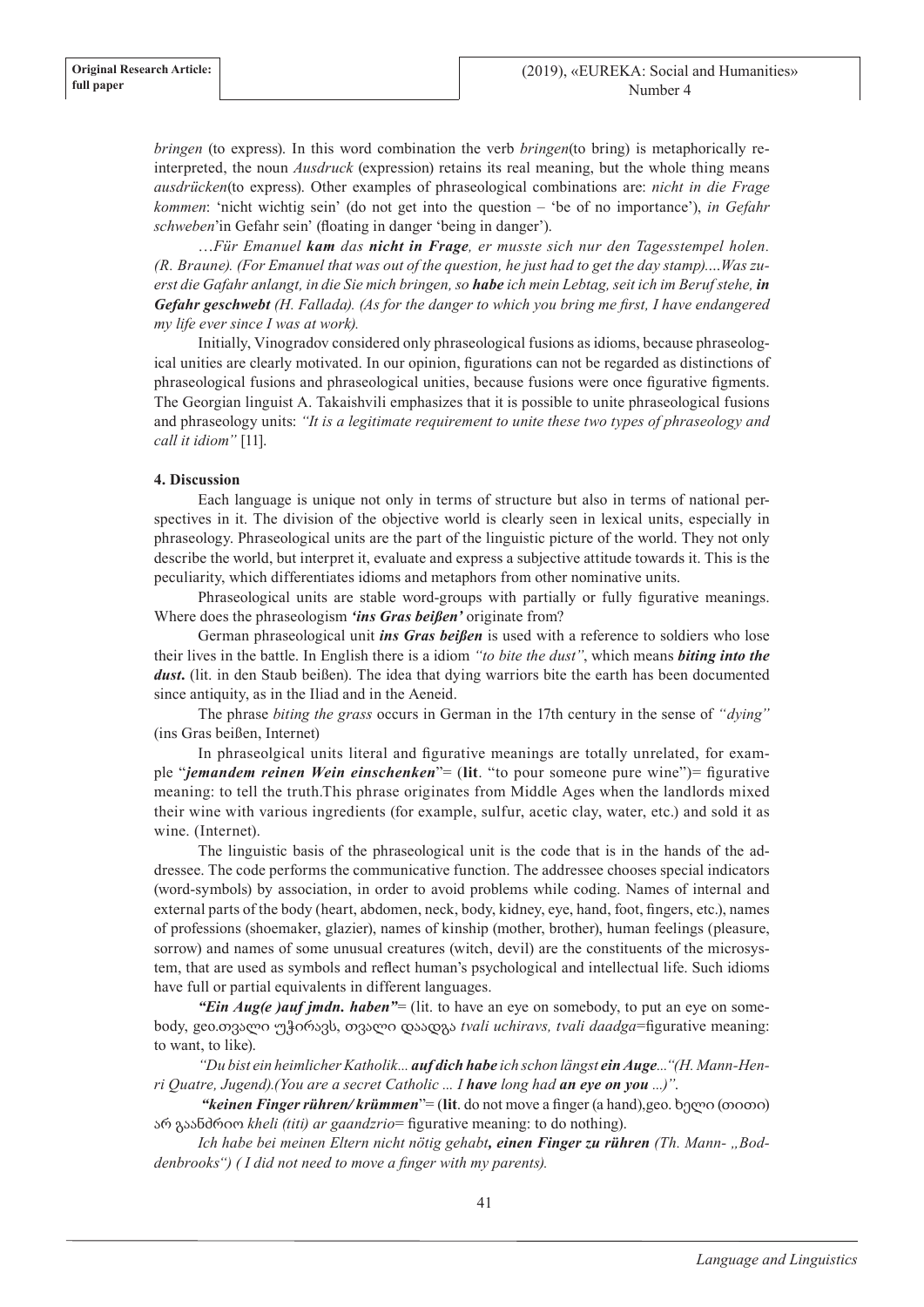Semantic synthesis of a phraseological unit requires associative transformations. Associative transformations are peculiar to every language. An associative transformation means, that events, actions or properties are described indirectly, through associations.

*"auf Abwege geraten"*=(**lit.** to be on the wrong track, geo.გზას აცდე, ცუდ გზას დაადგე *gzas atsde, tsud gzas daadge*= figurative meaning: to go on the wrong course of action).

*…Der eine (von den Söhnen)- und gerade der Älteste ist vollkommen auf Abwege geraten (Bredel-Verwandte und Bekannte). "He one (of the sons) – and just the oldest one is completely gone astray (missed the way)".*

**"***sich auf dem Holzweg befinden"=* **(lit***.* to go on the wrong way; to take the wrong path, geo. ცდებოდე, მცდარ გზას ადგე *tsdebode, mtsdar gzas adge*=figurative meaning: to make a mistake while making decision).

*"Wenn Sie sich etwa der Hoffnung hingehen, meiner Frau Grillen in den Kopf zu gesetzt zu haben, so befinden Sie sichauf dem Holzwege, mein wertgeschätzter Herr" "(Th. Mann-Tristan).(If you are hoping to put crickets in my wife's head, you are on the wrong track, my esteemed lord)".*

The new understanding of the free phrase is one of the sources of set phrase formation. As a result of the new understanding, components of free phrases and set phrases belong to different semantic spheres. *Die Zelte abbrechen*=(lit. To break the tents, geo. გუდა-ნაბადი აიკრა, გაეცალო *guda-nabadi aikra, gaetsalo* = figurative meaning: to leave a place);

*"Wie lange willst du in Prag bleiben? Oder hast du deine Zelte in Genf endgültig abgebrochen?" (Weiskopf-Inmitten des Stroms). (How long do you want to stay in Prague? Or did you finally break your tents in Geneva?) .*

*Die Zelte aufschlagen*=(**lit**. to set up the tent, geo. კარავი გაშალო/კერა დაიდო/ დასახლდე *karavi gashalo kera daido*, *dasakhlde*= figurative meaning: to settle down).

*…Dort will ich in Zukunft meine Zelte aufschlagen (Kellermann-Totentanz). (There I want to pitch my tents in the future).*

In many cases it is impossible to determine the literary source, idiomatic phraseologisms originated from. We believe that a great number of Phraseology originated from Folklore. Such kind of idiomatic phraseologisms in German is:

*"etwas (viel)auf dem Kerbholz haben"=* (**lit**. to have some (many) marks on the label/nameplate, to have something on the scoreboard), geo.გქონდეს რაიმე (ბევრი) აღნიშვნა ბირკაზე (საჭდეზე) *gkondes raime aghnishvna birkaze.* This idiomatic phraseologism reminds us the old custom – marking the debtors. Figuratively the expression means "to have sins". Georgian equivalents of the above mentioned German idiomatic phtaseology are: "ნახშირნაჭამია" *nakhshirnachamia =* (**lit**. It seems he has eaten the charcoal), "ცხვირი მოსვრილი აქვს**"** *tskhviri mosvrili akvs=*(**li**t. He has a dirty nose).

*…Der scheint auch etwas auf dem Kerbholz zu haben (12). (He also seems to have something on the scoreboard)* [12]*.*

The same can be said about German idiomatic phraseology, which is connected with the history of the people**"***auf der Bärenhaut liegen"*= (**lit**. to lay on the bearskin)- geo. მხარ-თეძოზე წამოწოლა *mkhartedzoze tsamotsola=* (**lit**.to lay on the shoulder)= figurative meaning – to be lazy). The idiomatic phraseology goes back to the old tradition of German tribes and reflects their lifestyle. Old Germans' favourite activities were: hunting and going to the war, but in their free time, they did nothing. They used to lay on the bearskin, while women were busy with family and field work.

*"Den ganzen Winter über lag er auf der Bärenhaut"* [12] *(All winter he was laying on the bearskin).*

In Georgian there are some national-specific idiomatic phraseology that have a historical origin. One of them is "კაკას ხიდი გაიარა" *kakas khidi gaiara* (**lit**. to cross the bridge of Kaka) figurative meaning: *"*to disappear." The origin of the idiom is such: the captives, who were kidnapped from Western Georgia (namely from Imereti), were transported to Turkey through Kaka Bridge (The Kaka Bridge is located on the bank of the river Khaniistskali, coming from Parsati mountain.). The captive who had crossed the bridge was considered to be missing. Georgian idiomatic phraseology: "ჩაილურის წყალი დალია" *chailuris tsqali dalia* (**lit**. drank water of Chailu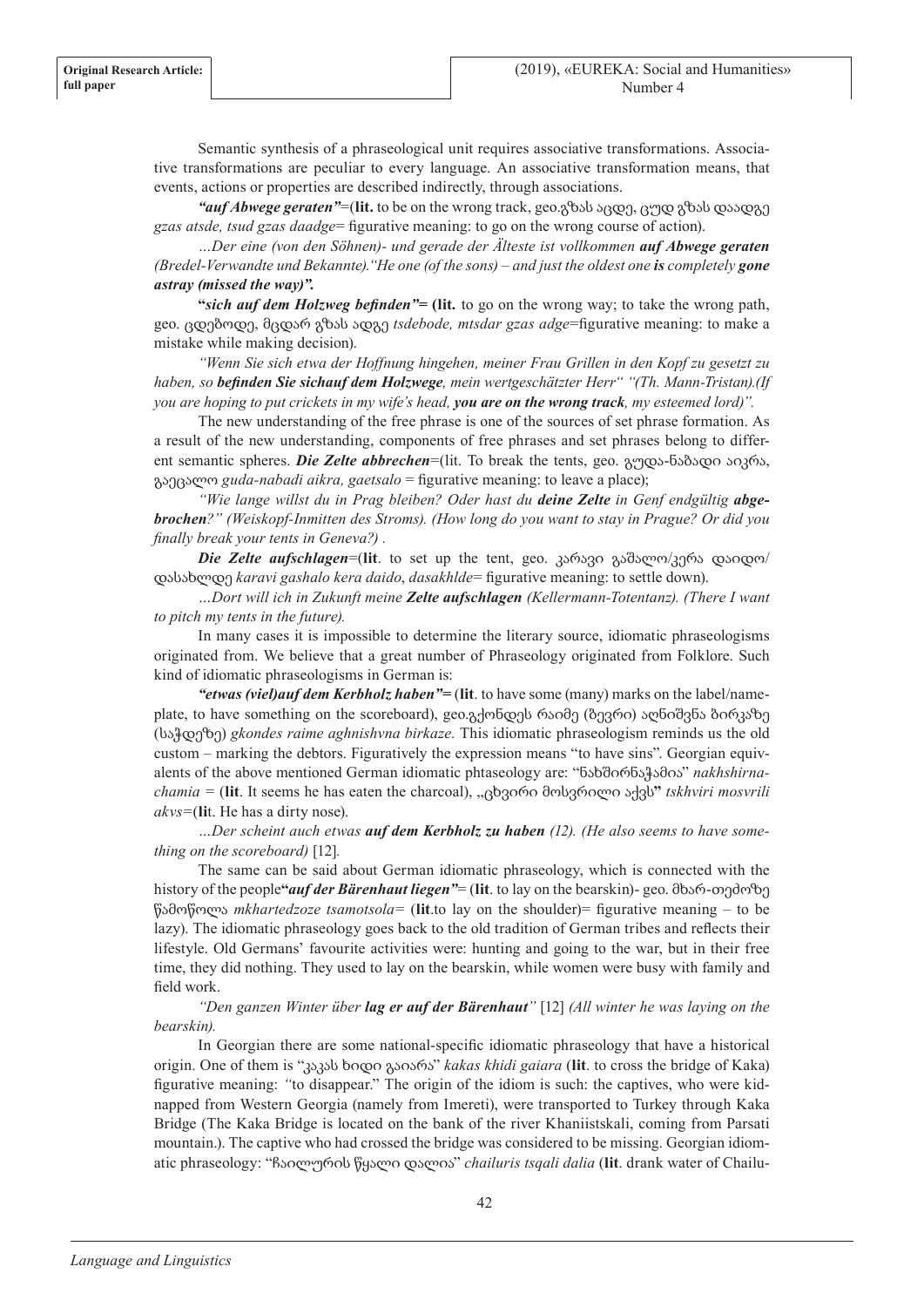ri) has the same content and metaphorically means "to be lost.» This idiomatic phraseology like the previous one has an interesting historic origin (Later, the meaning of the idiom expanded, and now it is associated with somebody's death [13].

Except extra-linguistic factors, there are linguistic factors that affect the origin of Phraseology. Such phraseological units have structural-semantic equivalents in many languages. The phrases with the word «fire» give us just a basis of comparison of phraseologisms, because almost all phraseologisms with the word «fire» have structural equivalents (of form, meaning, and function) complete equivalents in both the source language and the target languages. Feuer (fire)- after Duden **=** form of combustion with the flame formation, in which light and heat arise. Lexeme "Fire" appears in different phraseologisms: *aus dem Feuer reißen =* (**lit**.tear out of the fire) = something that was almost lost, but was saved by someone; geo. ცეცხლს გამოგლიჯა *tsetskhls gamoglija)*; *e. g. schließlich haben sie das Spiel doch noch aus dem Feuer gerissen (after all, they have finally ripped the game out of the fire);mit dem Feuer spielen* = (lit. play with the fire =Recklessly disregard a danger, geo.ცეცხლთან თამაში *tsetskhltan tamashi).*

*…Vor hundert Jahren konnte einer noch sagen,der Krieg sei die Fortsetzung der Politik. Wer heute mit dem Feuer spielt, riskiert den Untergang der ganzen Welt. (…* [12] *A hundred years ago one could say that the war was the continuation of politics. Those who play with fire today risk the downfall of the whole world).*

Öl ins Feuer gießen *=* (lit. to pour oil on the fire, geo. ცეცხლზე ნავთის დასხმა *tsetskhlze navtis daskhma*, =figuratively 'to ignite the passions,''make things worse.'It is widely known that if someone pours oil on the fire, it flares. The same can be said about the arguments that can cause serious disputes. Consequently, the metaphorical idiom was generated by the frequent use of the expression.

*…Hättest du dir diese häßliche Bemerkung nicht sparen können? Du hast damit nur* Öl ins Feuer gegossen*) (Did you not save this ugly remark? You only used it to pour oil into the fire)* [14].

From the above mentioned examples it becomes clear that idiomatic phraseologisms are created on the basis of associations..

As we mentioned above, some idiomatic phraseologisms are characterized by national-specific characteristics. Idioms, connected with a national-specific situation, have no structural-semantic equivalents in other languages. For example,**"***ein X für ein U(vor) machen"*= (**lit**. make an X for a U=figurative meaning: to mislead, to deceive); Georgian equivalent: თვალი აუხვიო *tvali aukhvio*; შეცდომაში შეიყვანო *shetsdomashi sheikvano*= (**lit**. to keep an eye on it, to wrap one's eye = figurative meaning: to mislead, to deceive);

*Ja, mein lieber Herr Senator", hatte Doktor Grabov gesagt, "… die Lungenentzündung ist nun doppelseitig, und das ist immer bedenklich, ich mache Ihnen kein X für ein U (Th. Mann-Buddenbr.).(«Yes, my dear senator», said Doctor Grabov, the pneumonia is now bilateral, and that's always worrying, I do not make you an X for a U)*.

The national-specific idiom is German *(bei jm.) Ist Hopfen und Malz verloren*= (**lit.**hops and malt are lost= figuratively the idiom means "false, vain work."); geo. lit. სვია და ალაო დაკარგული აქვს *Svia da alao dakarguli akvs,* figurative meaning: ტყუილ-უბრალო გარჯაა *tkuilubralo garjaa*.The history of the idiom goes back to the middle Ages. Since the middle Ages hops and malt have been used for the production of beer. If the composition of the mixture was wrong or the fermentation later failed, the basic substances themselves as well as the result were unusable.

*…Es wurmte ihn, dass ihn Kohler für einen ansah, an dem Hopfen und Malz verloren ist (Segehrs-Die Rückkehr). (It hated him that Kohler saw him as one who lost hops and malt).*

 Examples of national-specific idioms are found even in Georgian, for example: "ყურებზე ხახვი არ დამაჭრა" *kurebze khakhvi ar damachra*=(**lit***.*do not cut the onions on the ears=figurative meaning: You can't hurt me); **,,**თვალს წყალი დაალევინა**"***tvals tskali daalevina* = (**lit**. to let the eye drink water=figuratively: to be pleased by something or someone) [13].

Secondary ways of forming phraseological units are those when a phraseological unit is formed on the basis of another phraseological unit. They are: a) conversion, e. g. to vote with one's feet  $\rightarrow$  vote with one's feet; b) changing grammar form, e. g. make hay while the sun shines  $\rightarrow$  to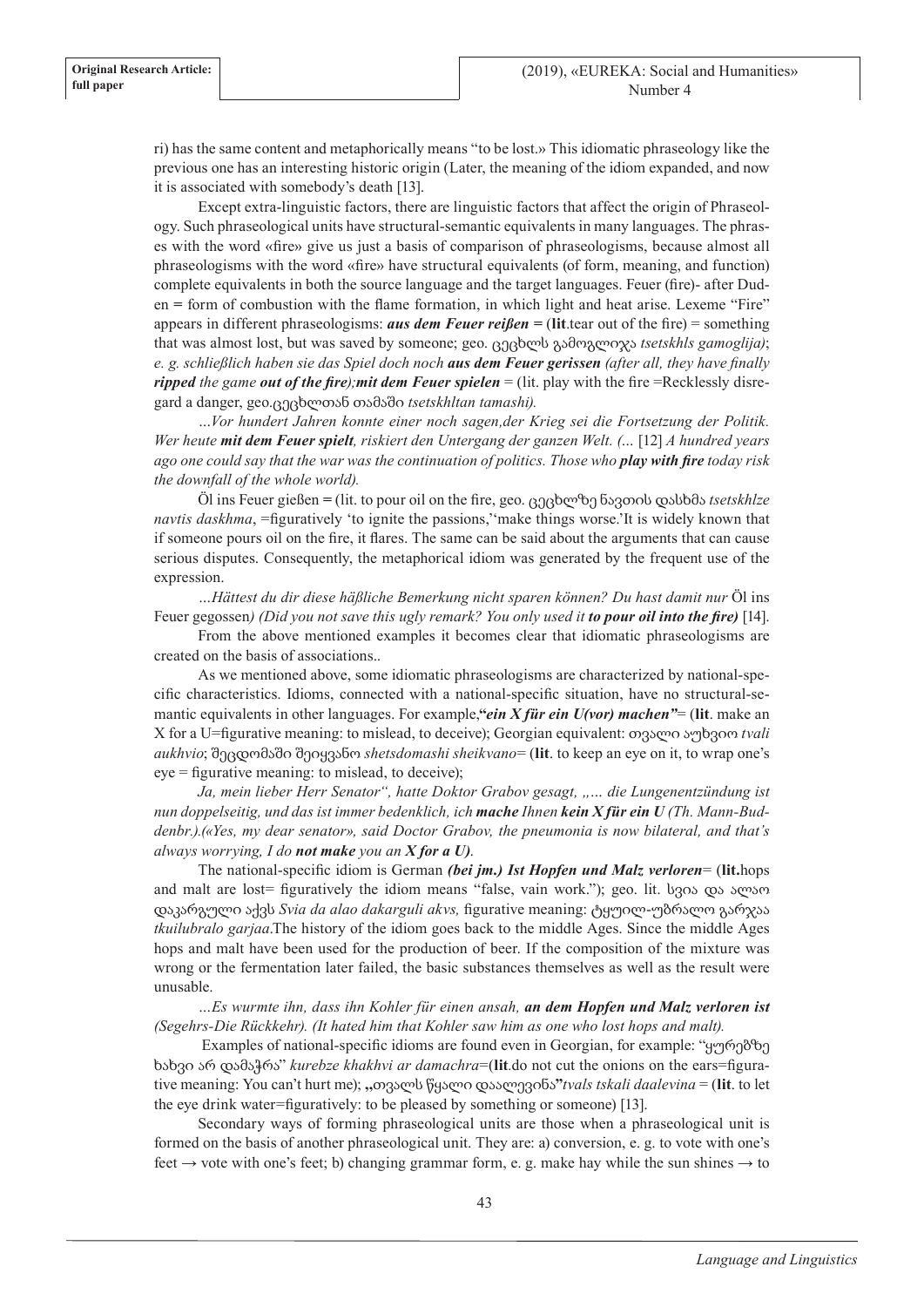make hay while the sun shines;c) borrowing phraseological units from other languages, either as translation loans, e. g. living space (German), to take the bull by the horns (Latin), etc.

One of the ways of forming a phraseological unit is lexical derivation. New phraseological unit can be derived from the already existing phraseologisms. For example, in German there was a proverb **"stile Wasser sind tief" (**The standing water are deep**)***=* geo. დამდგარ წყალში მეტი ბაცილებიაო" *damdgar tskalshi meti batsilebiao*=(**lit**. geo. There are many bacillus in the standing water, from which was born a new idiomatic phraseology "*stiles Wasser*" = (lit. standing water) geo. ჩუმჩუმელა *chumchumela=* (lit. one who keeps silence*=*figurative meaning: a close-hearted person, a person who dislikes intimacy, who keeps silence).

*Kennen Sie den Herrn Roland? "-" Ja, aber ich kann nicht viel über ihn sagen. Er ist ein stilles Wasser"* [4] *(Do you know Mr. Roland? "-" Yes, but I can not say much about him*. *He is a still water)»* [14]*.*

In German and Georgian languages there are idiomatic phraseology with unique components. They are often called as necrotisms. Necrotisms are not used independently in the language and can't give an idea about the modern world. For example, *"Maulaffen feilhalten***"** (das Maul offenhalten, vor Staunen oder Neugier)= (**lit.** keep your mouth open (in amazement or curiosity); geo. უსაქმოდ პირდაღებული იდგე, ბუზებს ითვლიდე, თვალებს აქეთ-იქით აცეცებდე *usaqmod pirdaghebuli idge, buzebs itvlide,tvekebs athethebde* (lit.keep your mouths out, count the flies, to blink your eyes=figurative meaning: idly watch).

*Was stehst du herum und hältst Maulaffen feil! (What's wrong with you? What are you standing around and blinking your eyes)?* [12]

In Georgian there are idiomatic phraseologies with some incomprehensible components. Components of such idiomatic phraseologies are mainly of foreign origin, for example ,,აინუნშიც არ მოსდის**/**აინუნშიც არ აგდებს" *ainunshi ar mosdis, ainunshi ar agdebs*  აინუნ *Ainun* is the word of Arabic origin and means "an eye", figurative meaning= does not pay attention, does not care.

In German there is an idiomatic phraseology for it: "etw. *auf die leichte Achsel nehmen*"*=*  (lit.to take something on the light arm-pits). It has the same meaning in Georgian, but it does not coincide with its counterpart structuraly and semantically.

*"Gut, -sagte er, dass du es auf die leichte Achsel nimmst"(Goethe-Leiden des jungen Werters). (Good,» he said, «that you take it easy on the arm»).*

The same can be said about idiomatic phraseology "იხტიბარი არ გაიტეხა" *ikhtibari ar gaitekha.* ,,იხთაბარა*" ikhtabara* is the word of Arabic origin and means:"Experience", "Stirring", figurative meaning= He did not lose his hope, he did not break his heart [13].

Unmotivated idiomatic Phraseology can sometimes be explained by the etymological-historical analysis. It must be emphasized that the criterion of motivation is very subjective. It often depends on the level of culture and education of the speaker.

# **5. Conclusion**

1. The analysis showed that phraseology is one of the most difficult lexico-grammatical and semantic linguistic formations and is one of the sources of vocabulary enrichment. It reflects the history of the nation, traditions and customs of different cultures.

2. The contrastive analysis of German and Georgian phraseologisms revealed that either whole or partial new understanding of free phrases is the most productive way to generate phraseological units. The second way to generate phraseological units is derivation, creation of new phraseological units from already existing phraseologism. Phraseological units, which have generated from the secondary phraseology, undergo two stages: the stage of potential phaseology and the stage of forming idiomatic phraseology.

3. Both contrastive-historical and contrastive-language language studies revealed that idiomatic phraseologisms have numerous multi-language characteristics, and peculiarities of idiom usage can be explained with the help of culture-specific factors.

4. Idiomatic phraseologisms, resulting from free syntactic units, show complete or partially complete equivalence relations (24, 10 % of 40 idiomatic phraseologisms). No structural-semantic